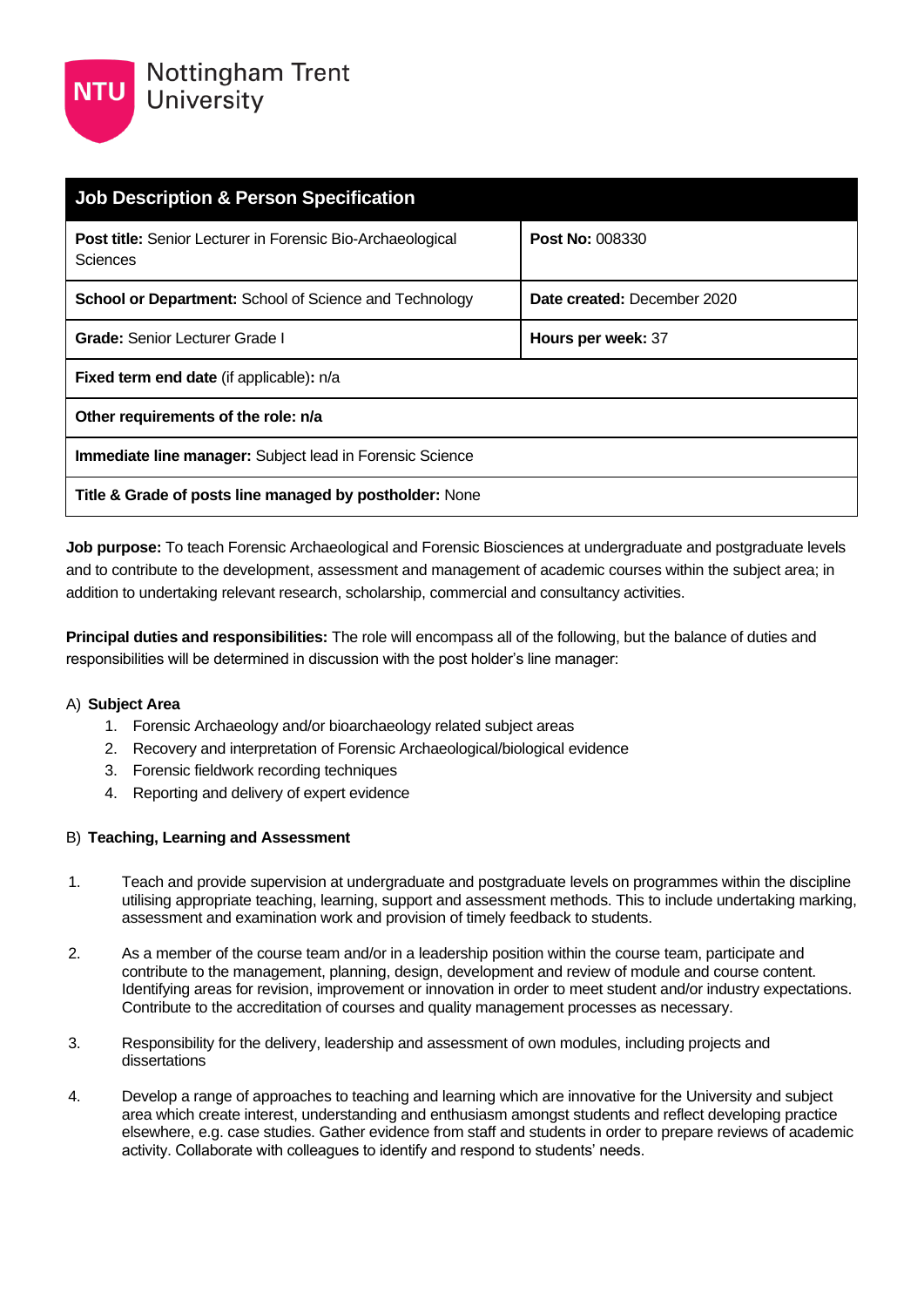#### **Practice, Research and Scholarly Outputs and Impact**

- 1. Actively engage in individual or collaborative practice, research and/or scholarly projects to deliver high quality peer reviewed outputs
- 2. Apply knowledge acquired through practice, research and/or scholarly work to inform curriculum development, module design and teaching delivery
- 3. Contribute to impact case studies and/or activities which contribute to the creation of impact

#### **Income Generation**

- 1. Identify sources of funding and contribute to the process of securing income for own or collaborative practice, research and/or scholarship activities as appropriate.
- 2. Contribute to the generation of income which may include; consultancy, KTP, KEF or the development and delivery of short commercial courses

#### **Collaboration and Esteem**

- 1. Nurture and maintain relationships with national or international professional organisations within the subject field. This may involve links with professional bodies, e.g. re ongoing accreditation.
- 2. Liaise with national and/or international partners to ensure comparability of collaborative provision within the department.
- 3. Engage with and make an effective contribution to School or University wide initiatives.
- 4. Contribute to and undertake activities that build external profile and reputation.
- 5. Contribute to activities that enhance the teaching and learning and/or research environment, such as undertaking peer review activities.

#### **Academic Management and Administration**

- 1. Where required undertake effective course leadership which contributes to the enhancement of the running of courses in the department
- 2. Act as an effective module leader and tutor.
- 3. Participate in the University's appraisal process, developing and agreeing stretching and SMART objectives across a range of areas of academic activities.
- 4. Ensure that knowledge of the relevant subject area is fully up to date by actively engaging in continuous professional development and scholarly activities appropriate to the post.
- 5. Responsible for the pastoral care and motivation of students, supporting them in learning difficulties, and on occasion personal difficulties, ensuring that appropriate internal or external specialist support for the latter is sought.
- 6. Prepare, organise and assist with student cultural visits, exhibitions, field trips and placements and to attend all events as appropriate, including Graduation days and open days, relevant to the courses taught by the post holder.
- 7. Work effectively with colleagues within the course team, department and School. Attendance at team meetings as required, and working cooperatively with Professional Services and technical team colleagues.
- 8. Support and mentor colleagues with less experience and advise them on professional development; this may include the induction of new colleagues.
- 9. Make an effective contribution to the smooth running of the Department, including undertake administrative duties appropriate to the post, including admissions, timetabling and adherance to University procedures.
- 10. Responsible for being aware of the risks in the work environment, and their potential impact on own work and that of others, including being aware of any relevant risk assessments in place and adherence to these and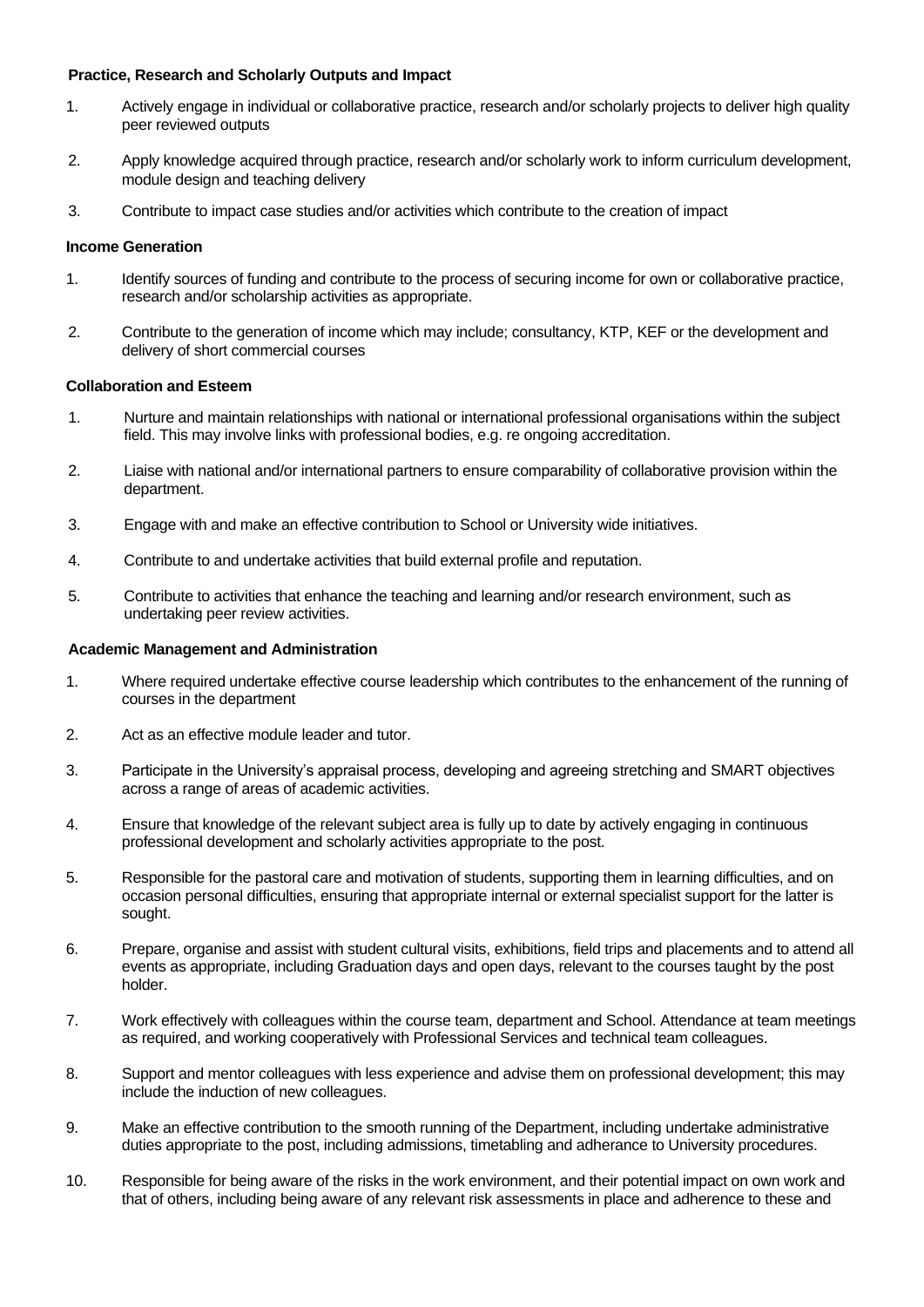undertaking any relevant health and safety training. May be expected to conduct risk assessments and take responsibility for the health and safety of others.

**N.B.** The post-holder may be required to undertake any other duties which may reasonably be required as within the nature of the duties and responsibilities of the post as defined, subject to the proviso that normally any changes of a permanent nature shall be incorporated into the job description in specific terms.

| <b>Personal Attributes</b> |                                                                                                                                                                                                                                                                                                                                                                                                                                                                                                                                              |                                                                                                                                                                                                                |  |
|----------------------------|----------------------------------------------------------------------------------------------------------------------------------------------------------------------------------------------------------------------------------------------------------------------------------------------------------------------------------------------------------------------------------------------------------------------------------------------------------------------------------------------------------------------------------------------|----------------------------------------------------------------------------------------------------------------------------------------------------------------------------------------------------------------|--|
| <b>Attributes</b>          | <b>Essential</b>                                                                                                                                                                                                                                                                                                                                                                                                                                                                                                                             | <b>Desirable</b>                                                                                                                                                                                               |  |
| Knowledge                  | Understanding of the major subject areas<br>within the relevant discipline<br>An understanding of relevant contemporary<br>issues of particular significance for the future<br>development of the industry and profession.<br>Detailed knowledge of one or more of the<br>following areas to Postgraduate level:<br>Forensic Archaeology and/or<br>$\bullet$<br>bioarchaeology related subject areas                                                                                                                                         | Detailed knowledge of contemporary<br>teaching practices within Higher Education<br>(HE)<br>An understanding of the research context<br>and ethos of the field within the UK Higher<br><b>Education Sector</b> |  |
|                            | Recovery and interpretation of<br>Forensic Archaeological/biological<br>evidence<br>Forensic fieldwork recording<br>techniques<br>Reporting and delivery of expert<br>evidence                                                                                                                                                                                                                                                                                                                                                               |                                                                                                                                                                                                                |  |
| <b>Skills</b>              | Good interpersonal skills and an ability to<br>communicate complex ideas effectively to<br>students using a variety of teaching methods,<br>thereby enhancing the student experience<br>Excellent technical skills and fully conversant<br>with appropriate industry standard<br>software/professional practices<br>Ability to undertake scholarly and/or practice-<br>based activity and/or conduct research in the<br>discipline<br>Proven ability to develop internal and external<br>networks<br>Good administrative, IT, analytical and | Ability to manage academic processes in a<br><b>Higher Education environment</b><br>An ability to empathise with staff and<br>students and have an understanding of the<br>issues affecting HE                 |  |
|                            | planning skills                                                                                                                                                                                                                                                                                                                                                                                                                                                                                                                              |                                                                                                                                                                                                                |  |
| <b>Experience</b>          | Higher Education teaching experience in a<br>relevant subject area(s), which includes a<br>range of teaching learning and assessment<br>methods.                                                                                                                                                                                                                                                                                                                                                                                             | Experience of facilitating independent study<br>Experience of contributing to course review<br>and/or accreditation processes                                                                                  |  |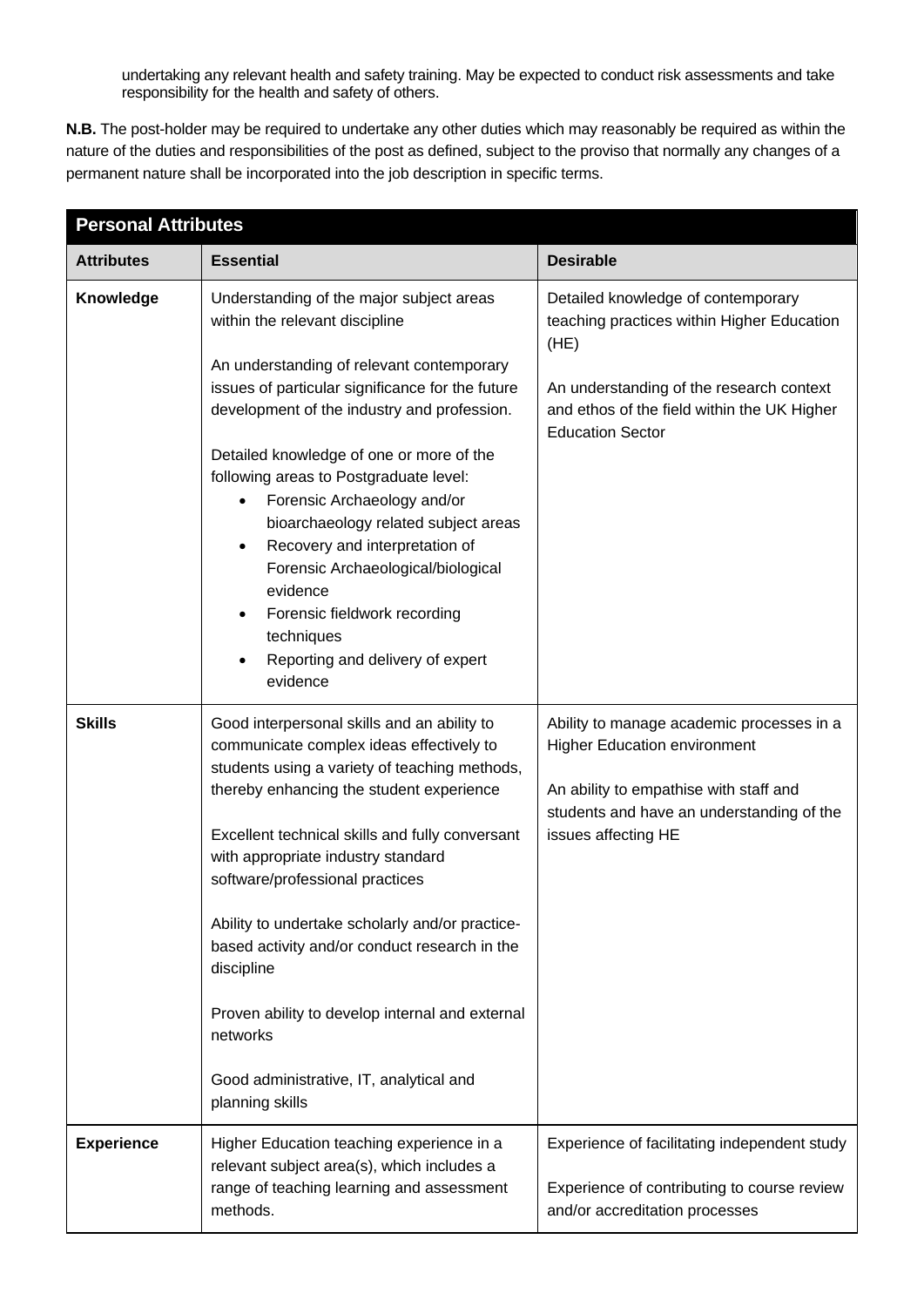|                       | Experience of evaluating the effectiveness of<br>teaching and assessment methods                                                                                                                                                                                                                                                                                                                                                                                                   |                                                                                               |
|-----------------------|------------------------------------------------------------------------------------------------------------------------------------------------------------------------------------------------------------------------------------------------------------------------------------------------------------------------------------------------------------------------------------------------------------------------------------------------------------------------------------|-----------------------------------------------------------------------------------------------|
|                       | Experience of effectively contributing to<br>curriculum design and development                                                                                                                                                                                                                                                                                                                                                                                                     |                                                                                               |
|                       | A track record of engaging in continuous<br>professional development<br>Experience of academic administration and<br>organisational responsibilities, ideally within a<br>HE environment                                                                                                                                                                                                                                                                                           |                                                                                               |
|                       | Proven experience of undertaking relevant<br>research, scholarship or practice activities and<br>projects and disseminating results in<br>appropriate outlets                                                                                                                                                                                                                                                                                                                      |                                                                                               |
| <b>Qualifications</b> | A degree in a relevant subject area                                                                                                                                                                                                                                                                                                                                                                                                                                                | A PhD in a relevant subject area                                                              |
|                       | Fellowship of the Higher Education Academy<br>(FHEA)<br>Note: Newly appointed Senior Lecturers who<br>do not already hold FHEA will be required to                                                                                                                                                                                                                                                                                                                                 | Active membership of relevant Professional<br>bodies<br>Senior Fellow of the Higher Education |
|                       | achieve this within 3 years of starting at NTU<br>A Higher Education teaching qualification<br>such as a PGCHE or PGCert in Academic<br>Practice or equivalent<br>Note: Newly appointed Senior Lecturers who<br>do not already hold a qualification to teach in<br>Higher Education, will be required to complete<br>NTU's Academic Professional Standard<br>Apprenticeship (APA) or Postgraduate<br>Certificate in Academic Practice (PGCAP)<br>within 3 years of starting at NTU | Academy                                                                                       |

# **Competencies**

#### **Essential Competencies**

## **Organisation and delivery (Level 2)**

Plans time taking account of organisational priorities and other colleagues' work roles to achieve results

#### **Team working (Level 2)**

Contributes to team development, seeking and testing improvements to the team's outputs/service

## **Communicating and influencing (Level 3)**

Communicates effectively with a wide range of diverse internal and external stakeholders, influencing and negotiating change. Networks internally to keep ahead of developments